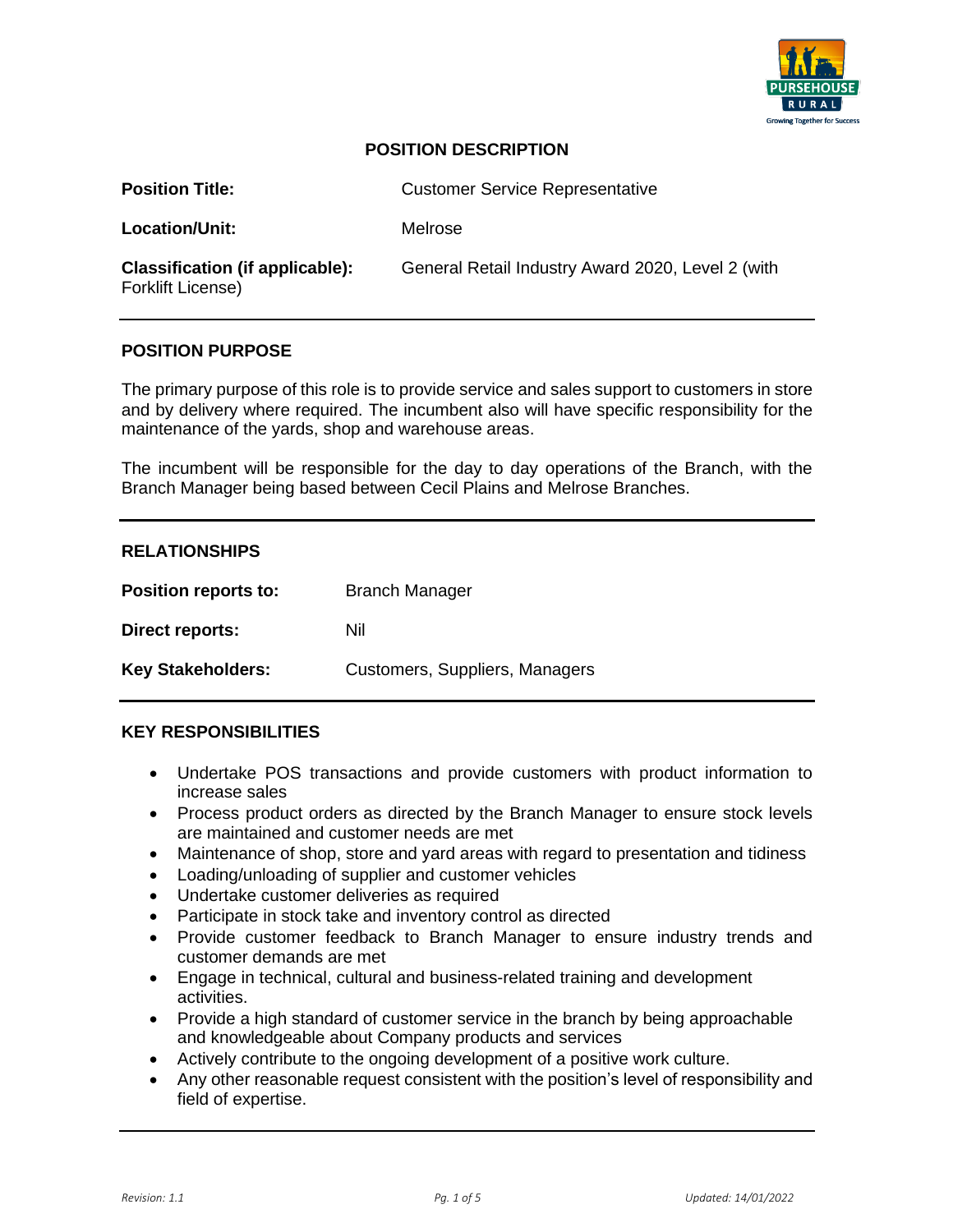

# **GENERAL EXPECTATIONS**

| Live the                          | Our values sit at the core of everything we do and are a key part                                                                                                              |
|-----------------------------------|--------------------------------------------------------------------------------------------------------------------------------------------------------------------------------|
| Pursehouse                        | of our success. We expect all employees to be respectful, reliable,                                                                                                            |
| <b>Rural Values</b>               | resilient and responsible.                                                                                                                                                     |
| Be Self-                          | Display a positive attitude to getting things done; be positive and                                                                                                            |
| Motivated                         | focus on continual improvement.                                                                                                                                                |
| Communicate<br>Constructively     | Ability to communicate and influence effectively with employees<br>and customers. Demonstrate a willingness to give and receive<br>constructive feedback in a positive manner. |
| <b>Display Business</b><br>Acumen | Understand current and future business requirements and identify<br>opportunities to minimise costs and improve profitability and<br>productivity.                             |
| <b>Effectively Plan</b>           | Manage tasks and projects through effective planning and the                                                                                                                   |
| and Organise                      | efficient allocation of time and resources.                                                                                                                                    |

Pursehouse Rural needs, values and expects all employees to:

# **SKILLS, ATTRIBUTES, EXPERIENCE AND QUALIFICATIONS REQUIRED**

#### **Essential**

- Demonstrated experience in customer service role, preferably in the agricultural sector
- Effective time management skills and the ability to forward plan
- Excellent attention to detail
- Ability to work independently and in a team
- Ability to maintain a high standard of personal presentation and meet the physical requirements of the role
- LF Forklift License (or willingness to obtain)
- Valid drivers licence, class C and HR (or willingness to obtain), and a sound knowledge of safety around vehicles

#### **Desirable**

- Agricultural background or experience in agribusiness
- First Aid Certificate (or willingness to obtain)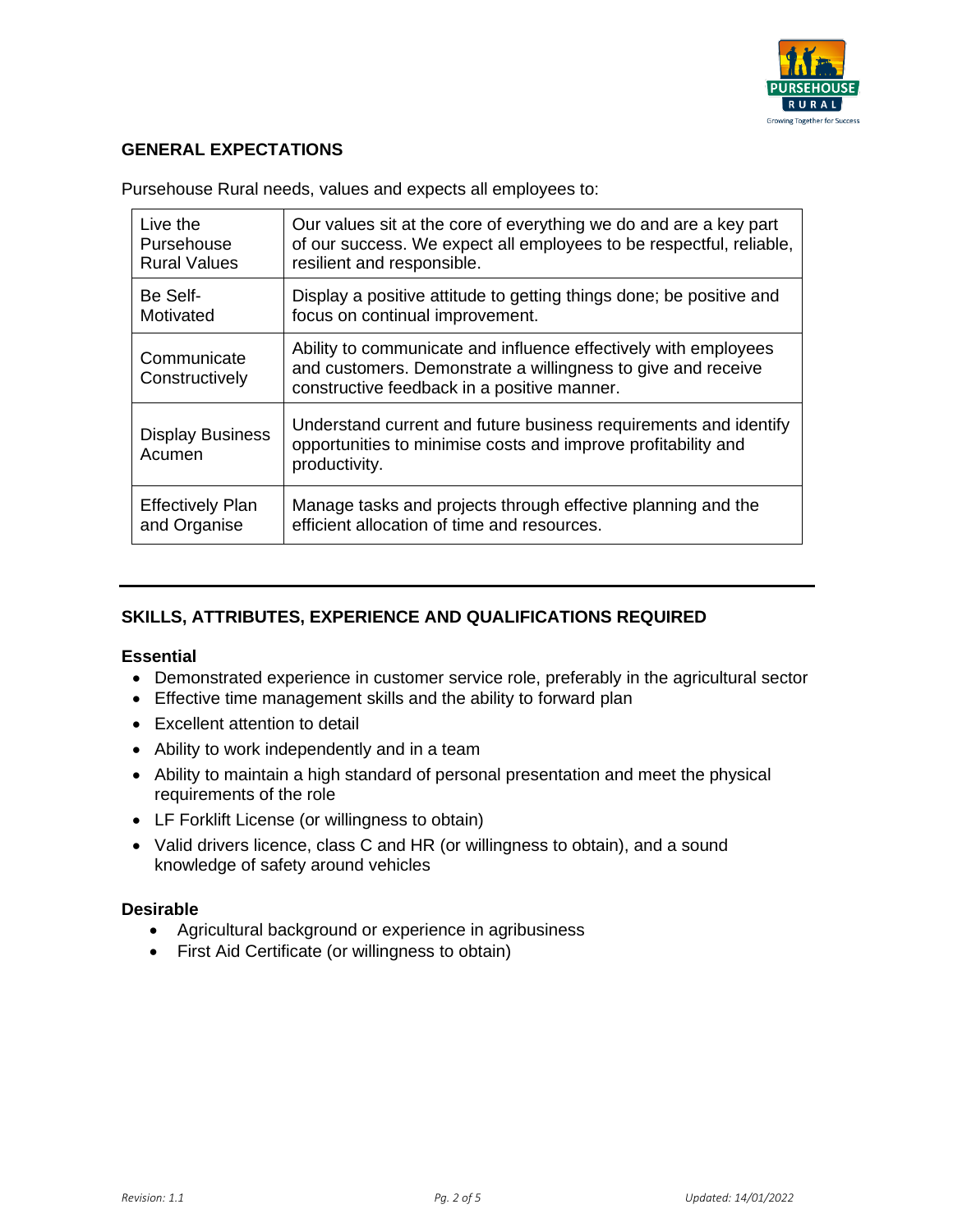

## **COMMUNICATION**

Given the focus on customers and the requirement to work in a autonomously as well as in a team, well-developed communication skills are essential to achieve the key responsibilities of this position. A willingness to listen and to provide and accept constructive feedback is important. A willingness to work collaboratively and to build and maintain positive working relationships through communication is also required.

# **JUDGEMENT & PROBLEM SOLVING**

The person in this role is required to respond positively to changing circumstances and adjust plans and priorities to achieve the key responsibilities of the role. The ability to prioritise and manage multiple tasks in a busy environment is essential.

## **BUSINESS FOCUS**

This position has both a customer service and logistical purpose. Consequently, there is a strong focus on the ongoing provision of a high standard of customer service and the ability to develop and use safe and efficient operational workplace practices.

#### **WHS ACCOUNTABILITY**

Your specific health and safety obligations and responsibilities include:

- taking reasonable care of yourself
- not doing anything that would affect the health and safety of others at work
- following any reasonable health and safety instructions from your employer
- maintaining safe work practices around people and plant

#### **DELEGATIONS**

• Nil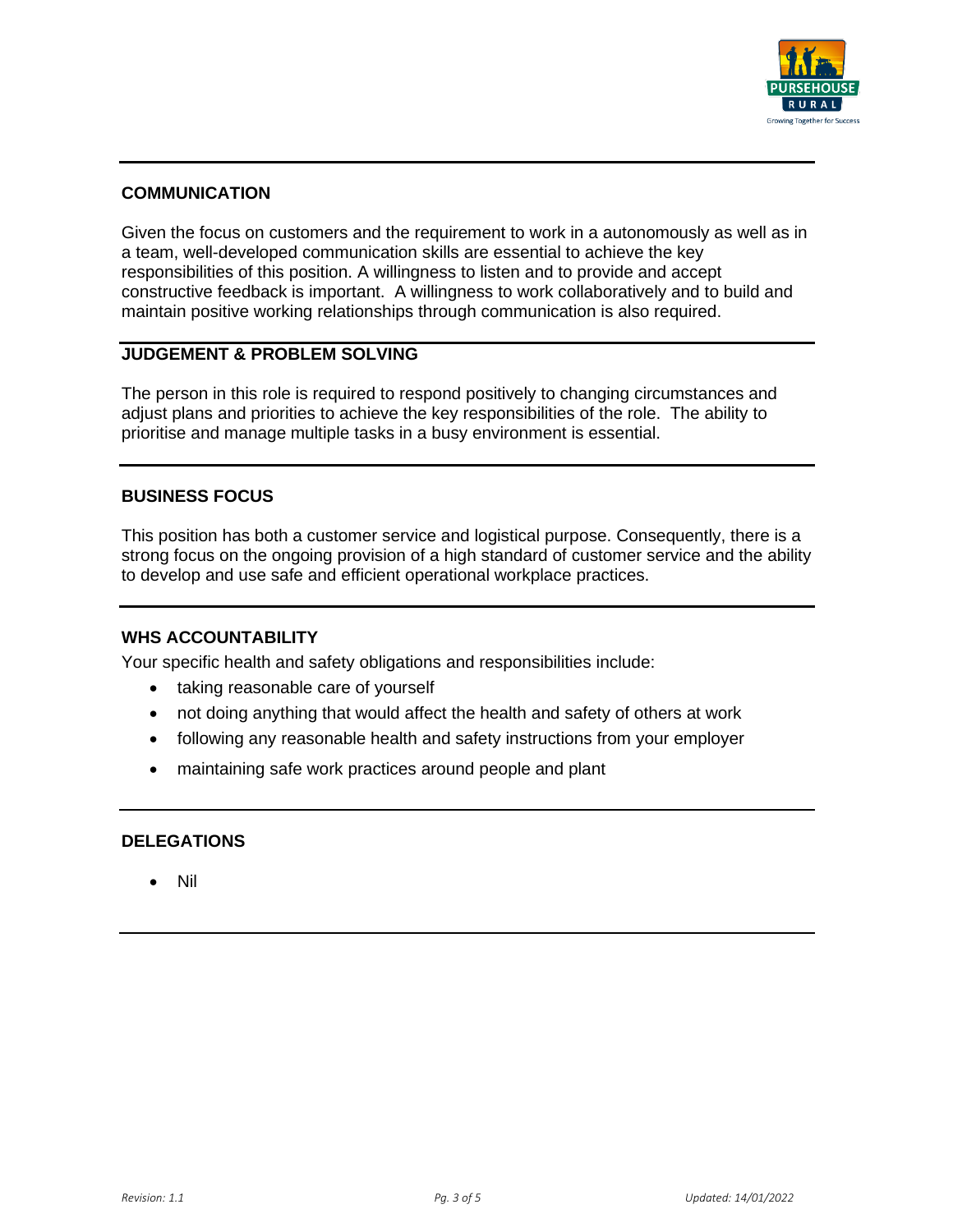

# **DECLARATION**

# **Position Description**

I status, have read and understood, and I am in agreement with, the terms and conditions contained in the **Position Description,** as Customer Service Representative for the Company.

| Signed: |  | Date: |  |
|---------|--|-------|--|
|         |  |       |  |
|         |  |       |  |
|         |  |       |  |
|         |  |       |  |

| Sianed<br>- - |                       | _____ |  |
|---------------|-----------------------|-------|--|
|               | *****************<br> |       |  |